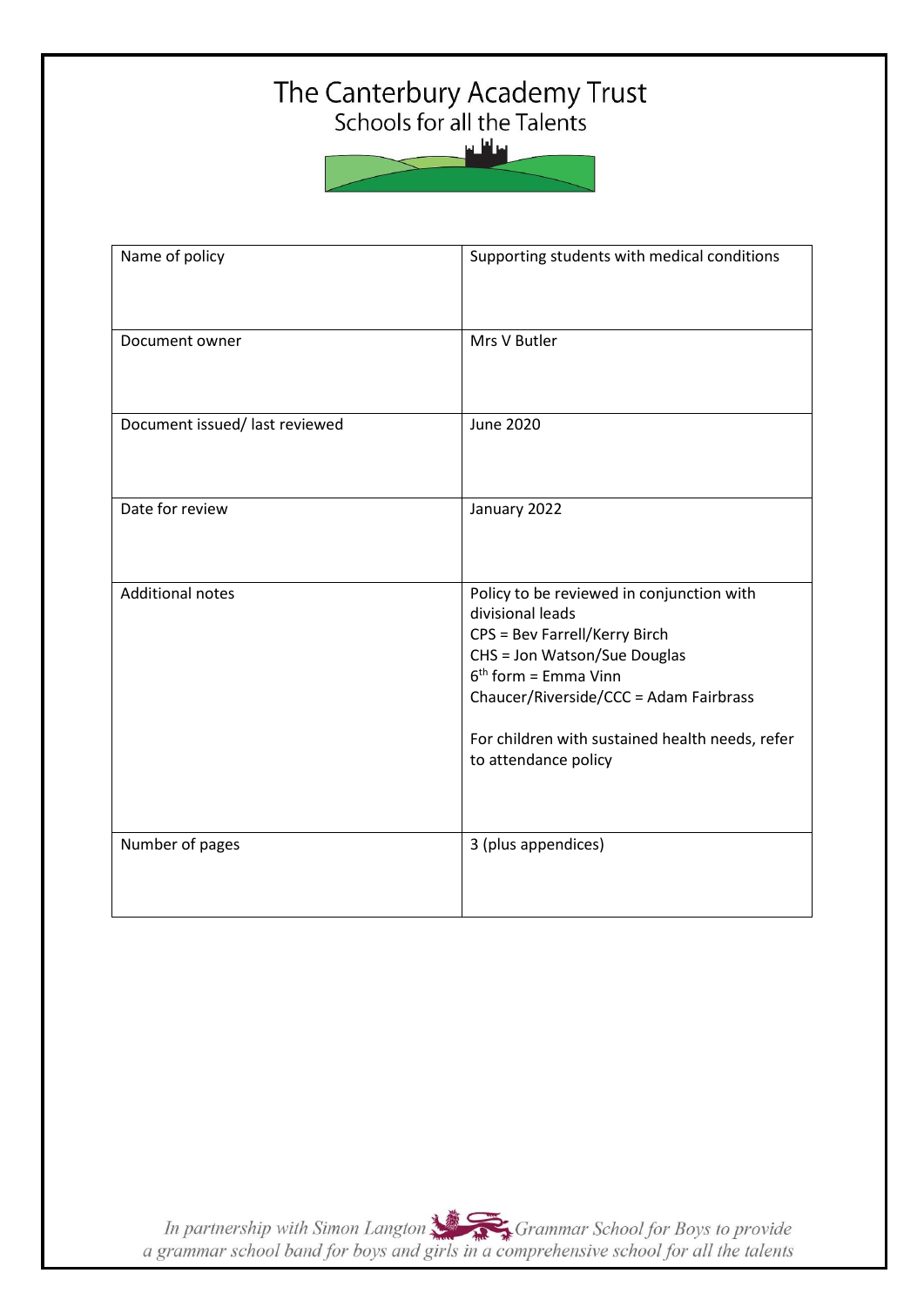### **The Canterbury Academy Trust**

#### **Supporting Pupils with Medical Conditions**

#### **Aim**

The aim is to ensure that all young persons with medical conditions, in terms of both physical and mental health, are properly supported in school so that they can play a full and active role in school life, remain healthy and achieve their academic potential. The focus is on the needs of each individual young person and how their medical condition impacts on their school life.

At The Canterbury Academy wherever possible, children are allowed to carry their own medicines and relevant devices if they have their parents' permission. At The Canterbury Primary School, or where a young person requires an appropriate level of supervision or it is not appropriate for the young person to self-manage their medication, it should be clearly labelled and handed to the school reception, along with a completed letter of consent.

#### **Medical consent forms**

Medical and emergency treatment consent is part of the application form that is required to be completed for any young person starting at The Canterbury Academy Trust. The school should be advised of any pre-existing conditions/medications to enable the school to put procedures in place as early as possible. Parents are asked to keep the school updated with any changes throughout their child's time at the Academy Trust

#### **Administering medication on a short-term basis (i.e. antibiotics)**

Parents are advised to contact the school of any medication their child is on that needs to be administered during the school day. For example, if they are on antibiotics following a brief illness and are required to complete the course. Written authorisation to give medication will be required (appendix 1).

#### **Administering medication on a long-term basis (i.e. regular medication like Ritalin)**

Parents are advised to contact the school of any medication their child is on that needs to be administered during the school day. A health care plan will be completed (appendix 2). The school will need to be kept informed of any changes to dosages etc. It is the parent's responsibility to ensure that medication kept on the Trust site is in date, for example Epipens

#### **Individual health care plans (appendix 2)**

Individual health care plans are completed to help the Academy Trust support the student effectively with their medical condition. It provides clarity as to what should be done and by whom and is written in consultation with the parent/guardian.

Page **1** of **10**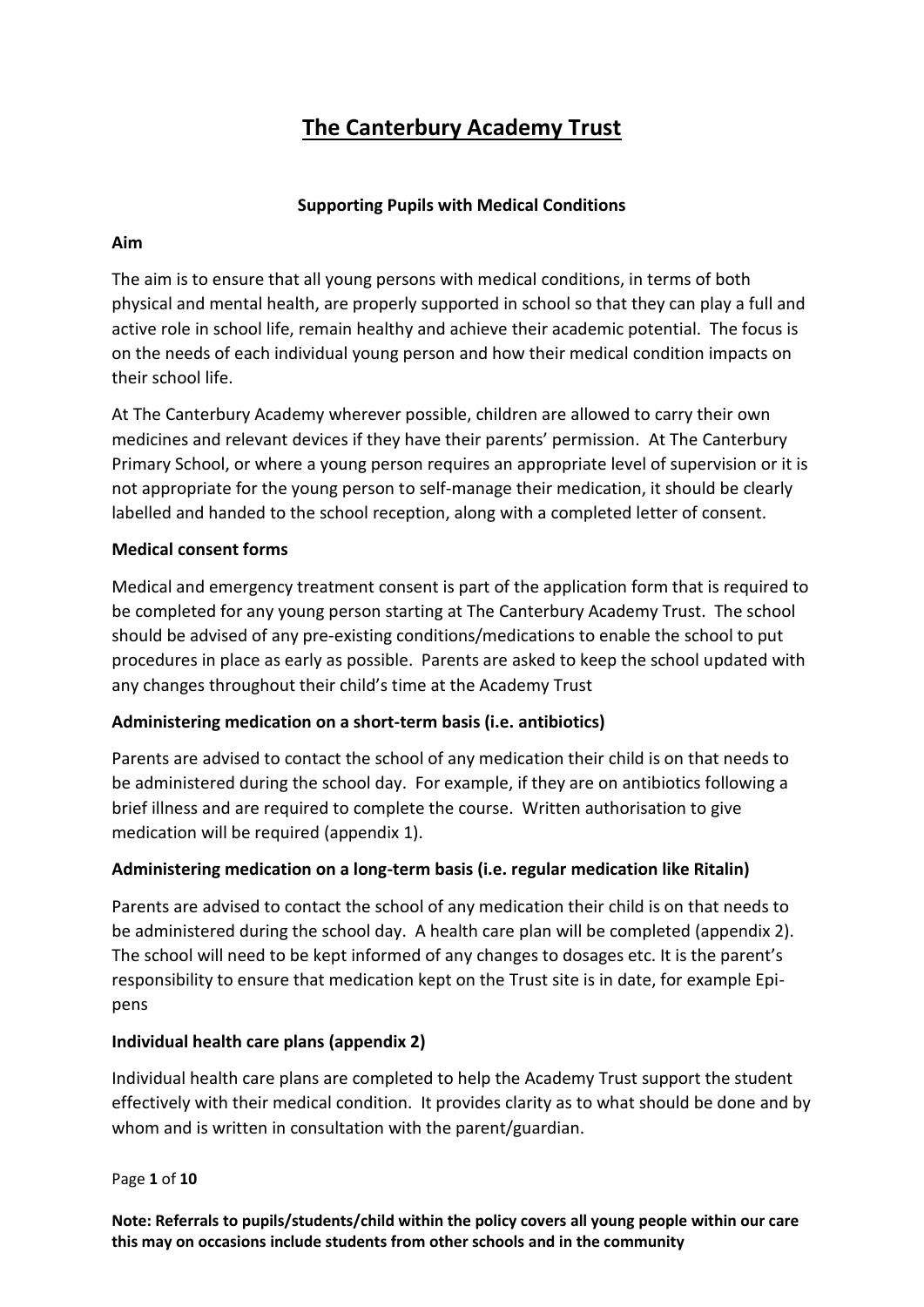#### **Storage of medicines**

At The Canterbury Primary School medicine is kept locked in a cupboard in the First Aid room, with the exception of medicine that must be stored in a fridge which is kept in the school office. Medicines are administered by the First Aider on duty or reception staff.

At The Canterbury Academy medicines are kept at student reception. Medicines are kept in a locked cupboard and will be administered by reception staff. Young people who require instant access to medication, i.e. Asthma pumps, Epi-Pens, diabetics etc. will be advised on how to access their treatment through student reception.

Sixth formers should liaise with sixth form student reception.

City and Coastal College – At Governor House and Phoenix House, medicine is kept in a locked filing cabinet in the main office and is administered by the Head of Centre or Administration Assistant. At Riverside, medicine is kept in a locked filing cabinet in the main office and is administered by the Head of Centre.

#### **Record keeping**

See Appendix 3

#### **Staff training**

The Canterbury Academy Trust will ensure that sufficient staff have received suitable training and are competent before they take on the responsibility to support children with medical conditions. Details of staff training will be recorded and kept for reference with personnel.

In some individual cases, external support from professionals may be required to ensure staff are adequately trained to offer support to the student.

#### **Guidance for school staff**

If a young person complains of sickness or injury, a judgement advice should be sought from main reception at the Primary School, Student Reception at the Canterbury Academy, from sixth form student reception in the Sixth Form, main reception at Riverside, Phoenix House, Governor House and the trip leader if the student is on an educational visit, who will then liaise with the relevant school.

Staff who have to administer first aid or medication should where possible have another adult present.

#### **Contacting the emergency services**

Where possible a first Aider should make a judgement call as to whether the emergency services should be contacted. Parents should also be informed.

The following procedures should then be followed:

#### Page **2** of **10**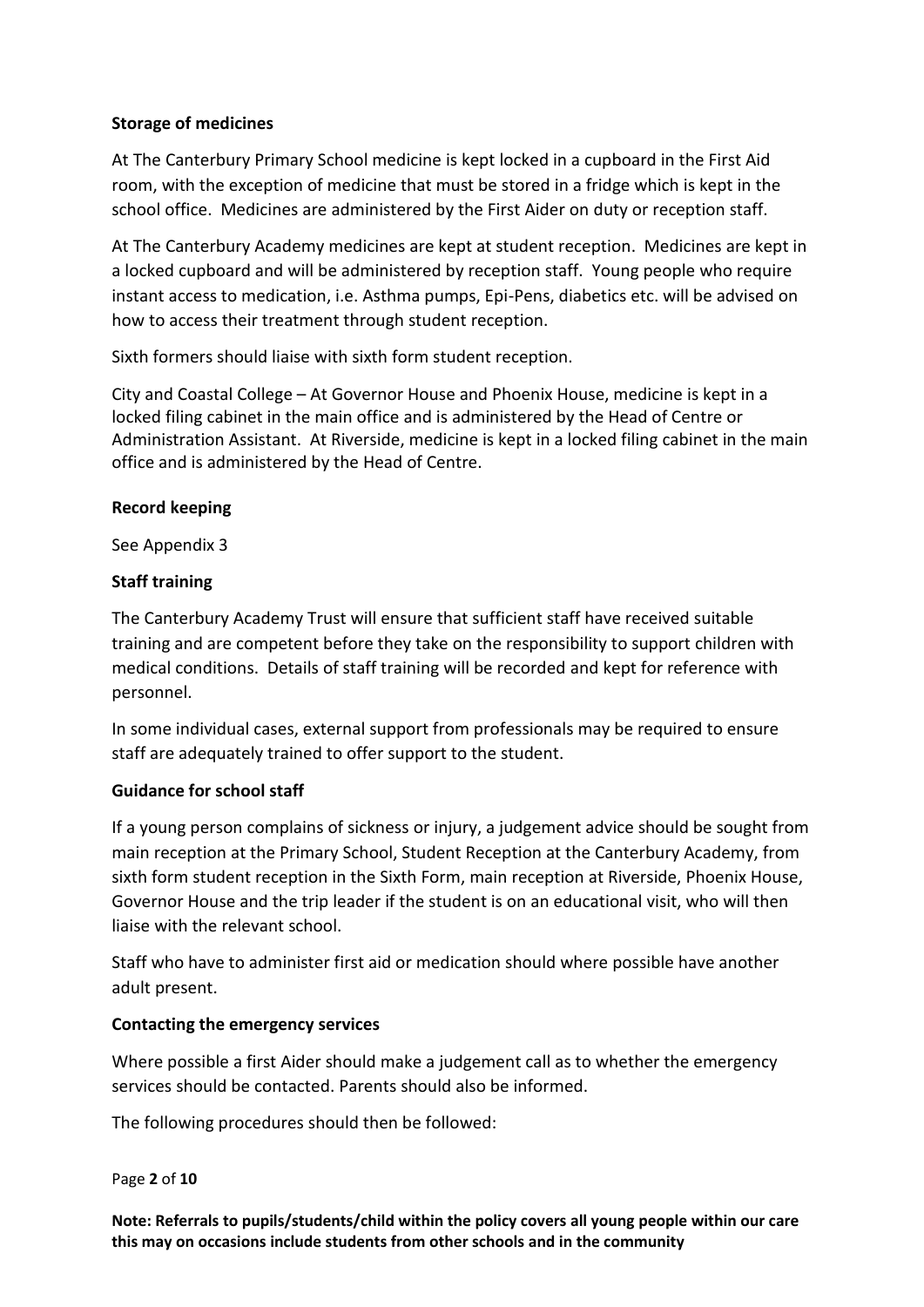Request an ambulance - dial 999, ask for an ambulance and be ready with the information below.

Speak clearly and slowly and be ready to repeat information if asked.

- 1. your telephone number
- 2. your name
- 3. your location

4. state what the postcode is – please note that postcodes for satellite navigation systems may differ from the postal code

5. provide the exact location of the patient within the school setting

6. provide the name of the child and a brief description of their symptoms and where possible information from the individual health care plan

7. inform Ambulance Control of the best entrance to use and state that the crew will be met and taken to the patient

#### **Community Hub**

The Canterbury Academy Trust is a community hub and has a defibrillator located in the main reception of The Canterbury Academy and Lifestyle Fitness. The receptionist has access to a list of trained staff on site.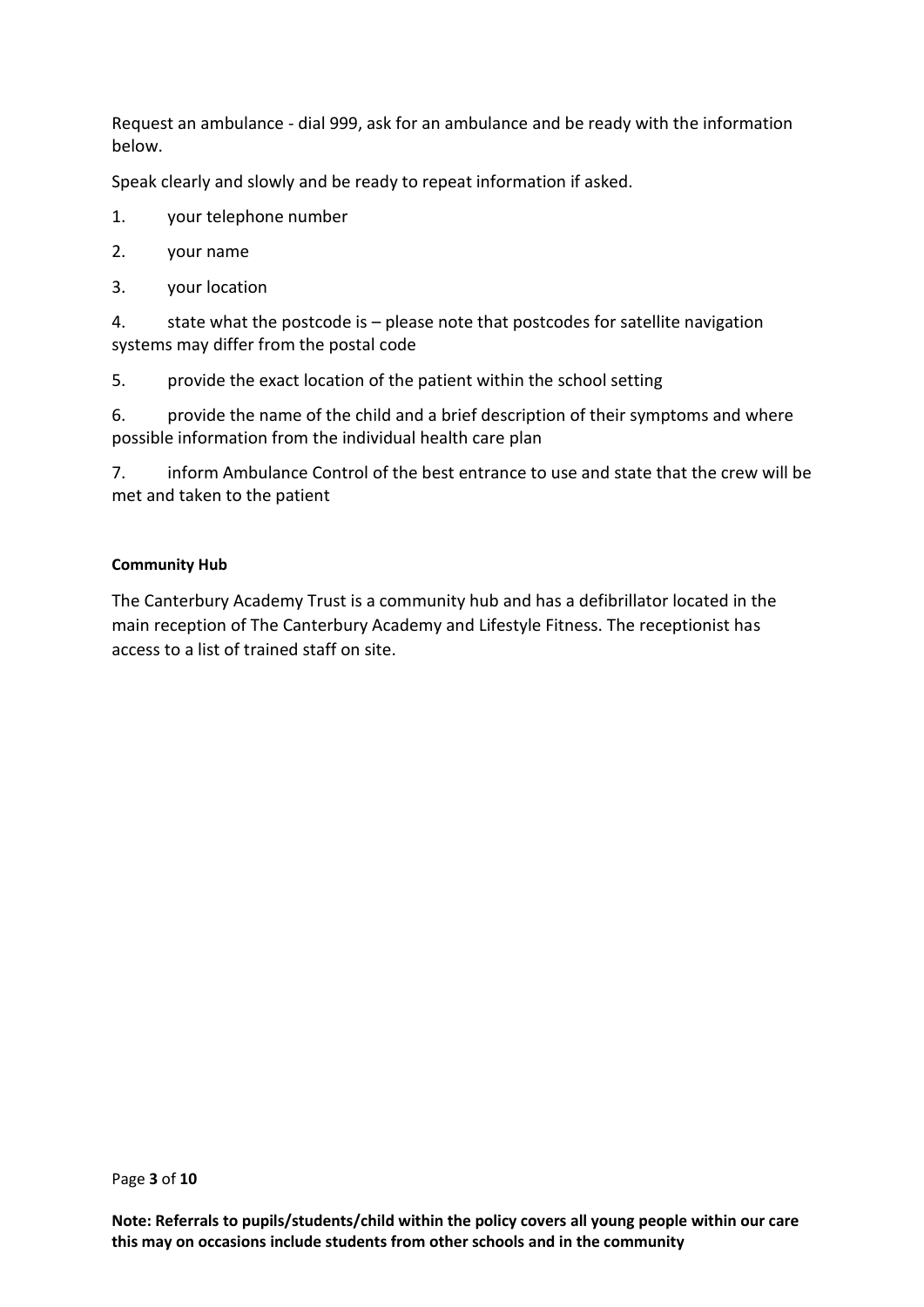| The Canterbury Academy Trust<br>Schools for all the Talents<br>ᆈᅛᆈᆈ |  |  |  |  |  |  |
|---------------------------------------------------------------------|--|--|--|--|--|--|
| <b>Appendix 1a</b>                                                  |  |  |  |  |  |  |
| Authorisation to give medication                                    |  |  |  |  |  |  |
| Date:                                                               |  |  |  |  |  |  |
|                                                                     |  |  |  |  |  |  |
|                                                                     |  |  |  |  |  |  |
|                                                                     |  |  |  |  |  |  |
|                                                                     |  |  |  |  |  |  |
|                                                                     |  |  |  |  |  |  |
| Is this medication permanent? YES / NO                              |  |  |  |  |  |  |
|                                                                     |  |  |  |  |  |  |
|                                                                     |  |  |  |  |  |  |
|                                                                     |  |  |  |  |  |  |
|                                                                     |  |  |  |  |  |  |
| (Usually break or lunch)                                            |  |  |  |  |  |  |
|                                                                     |  |  |  |  |  |  |
| Any other information                                               |  |  |  |  |  |  |

Page **4** of **10**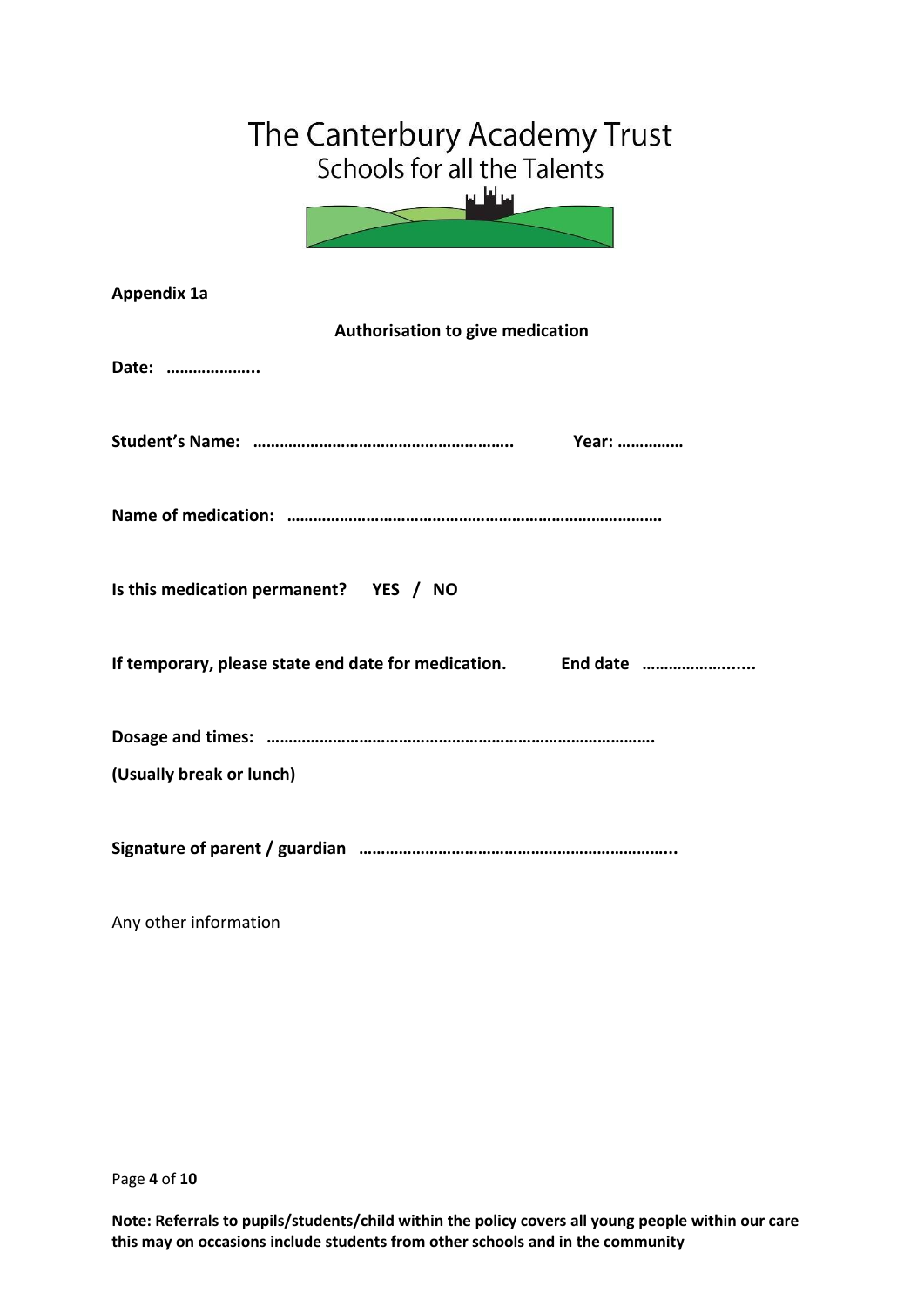

**Appendix 1b**

#### **Authorisation to give medication**

| Date:                                  |
|----------------------------------------|
|                                        |
|                                        |
| Is this medication permanent? YES / NO |
|                                        |
| (Usually break or lunch)               |
|                                        |

Any other information

Page **5** of **10**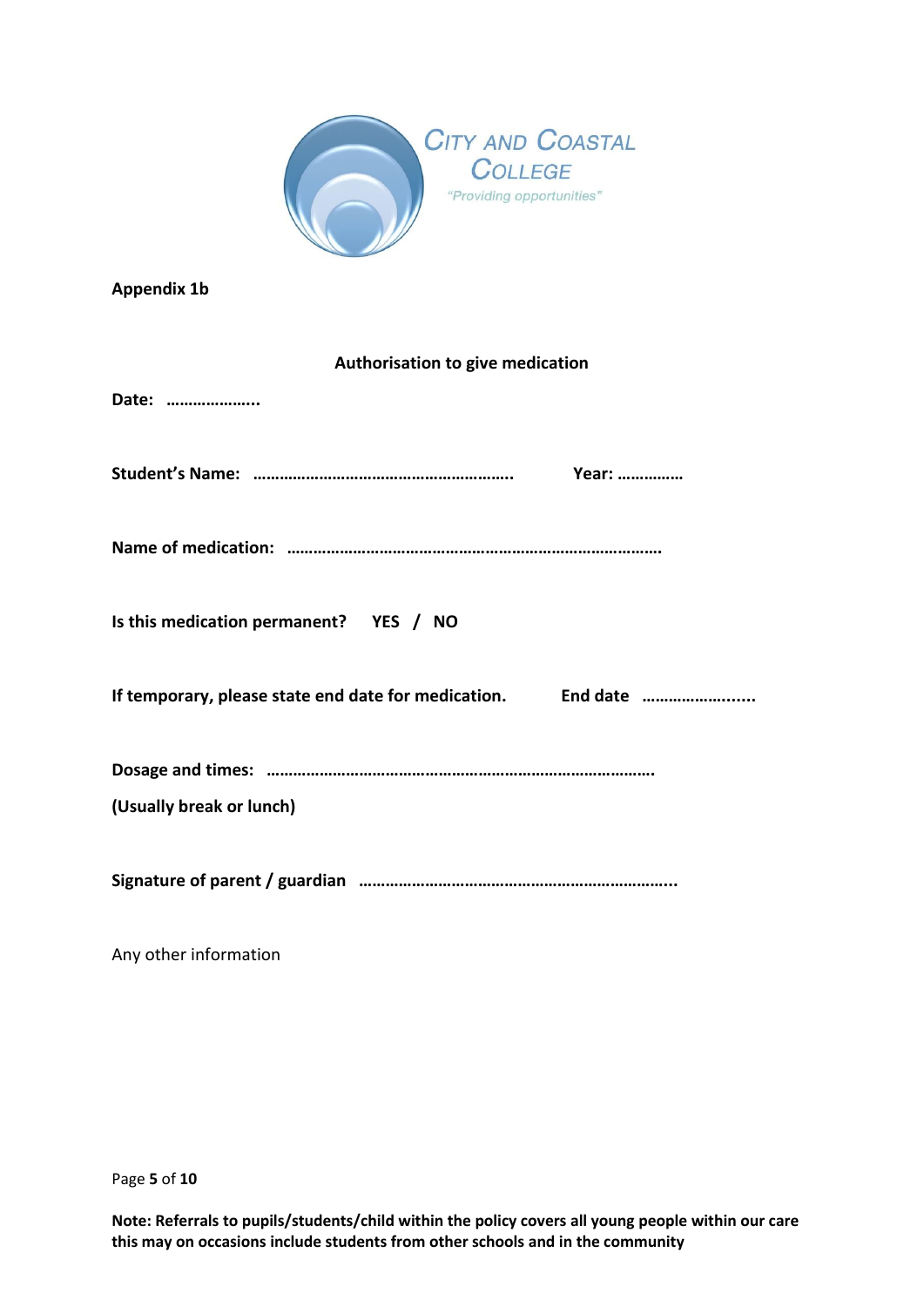## The Canterbury Academy Trust Schools for all the Talents



**Appendix 2a**

**Health Care Plan**

#### **The Canterbury Academy Trust**

**Date Written: Review Date: Review Date:** 

**Student's Name**:

**Date of Birth**:

**Year group/Class/Form/Mentor group (as applicable):** 

**Address**:

**Next of Kin**:

**Contact numbers**: Home:

Work:

Mobile:

**GP Name, address and phone number**:

**Any other medical contacts:**

**Medication condition**:

**Medication taken (Time of day and amount**):

Page **6** of **10**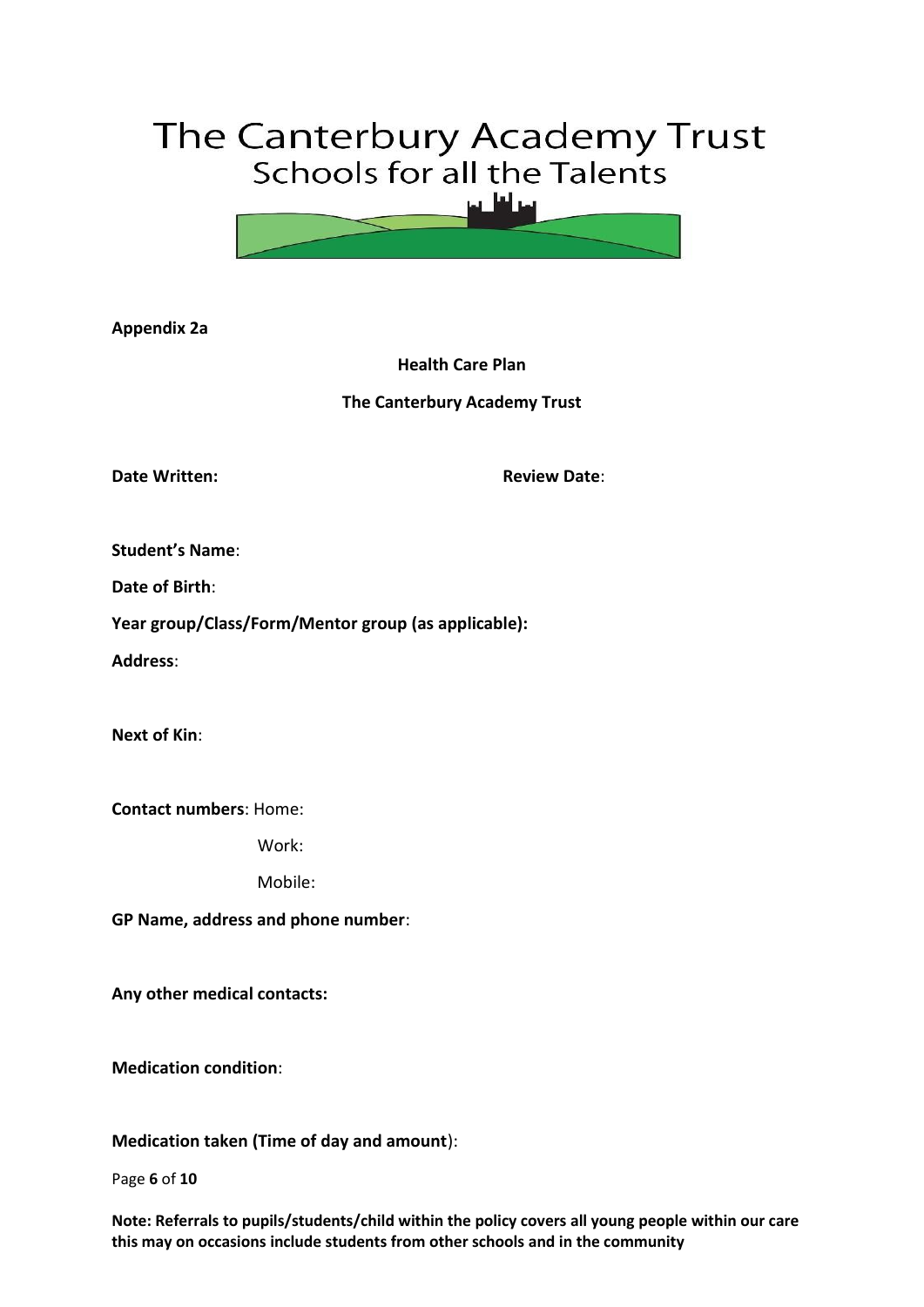**Signs and symptoms to look out for**:

**Staff and students responsibilities throughout the school day**:

**If any signs and symptoms occur contact**:

**Describe what constitutes as an emergency and what action should be taken if this occurs:**

**Person responsible in an emergency at school (State if different for off-site activities)**:

## **Parents and School Agreement**: Parental Signature: Date: SENCO Name: Signature Date: Name of lead person for supporting the student in school: Signature Date: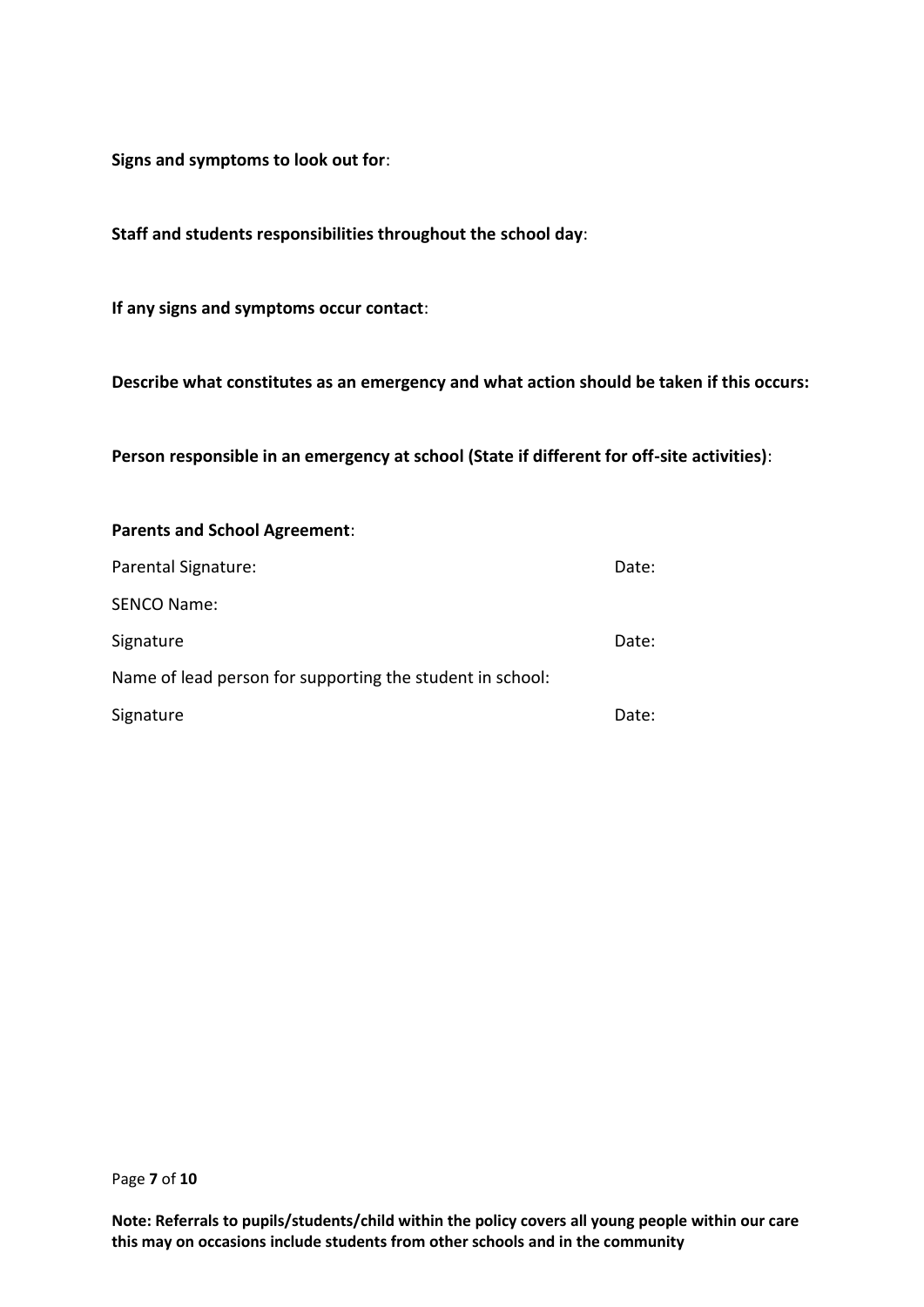

**Appendix 2b**

#### **Health Care Plan**

#### **The Canterbury Academy Trust**

**Date Written: Review Date**:

**Student's Name**:

**Date of Birth**:

**Year group/Class/Form/Mentor group (as applicable):** 

**Address**:

**Next of Kin**:

**Contact numbers**: Home:

Work:

Mobile:

**GP Name, address and phone number**:

**Any other medical contacts:**

**Medication condition**:

**Medication taken (time of day and amount**):

Page **8** of **10**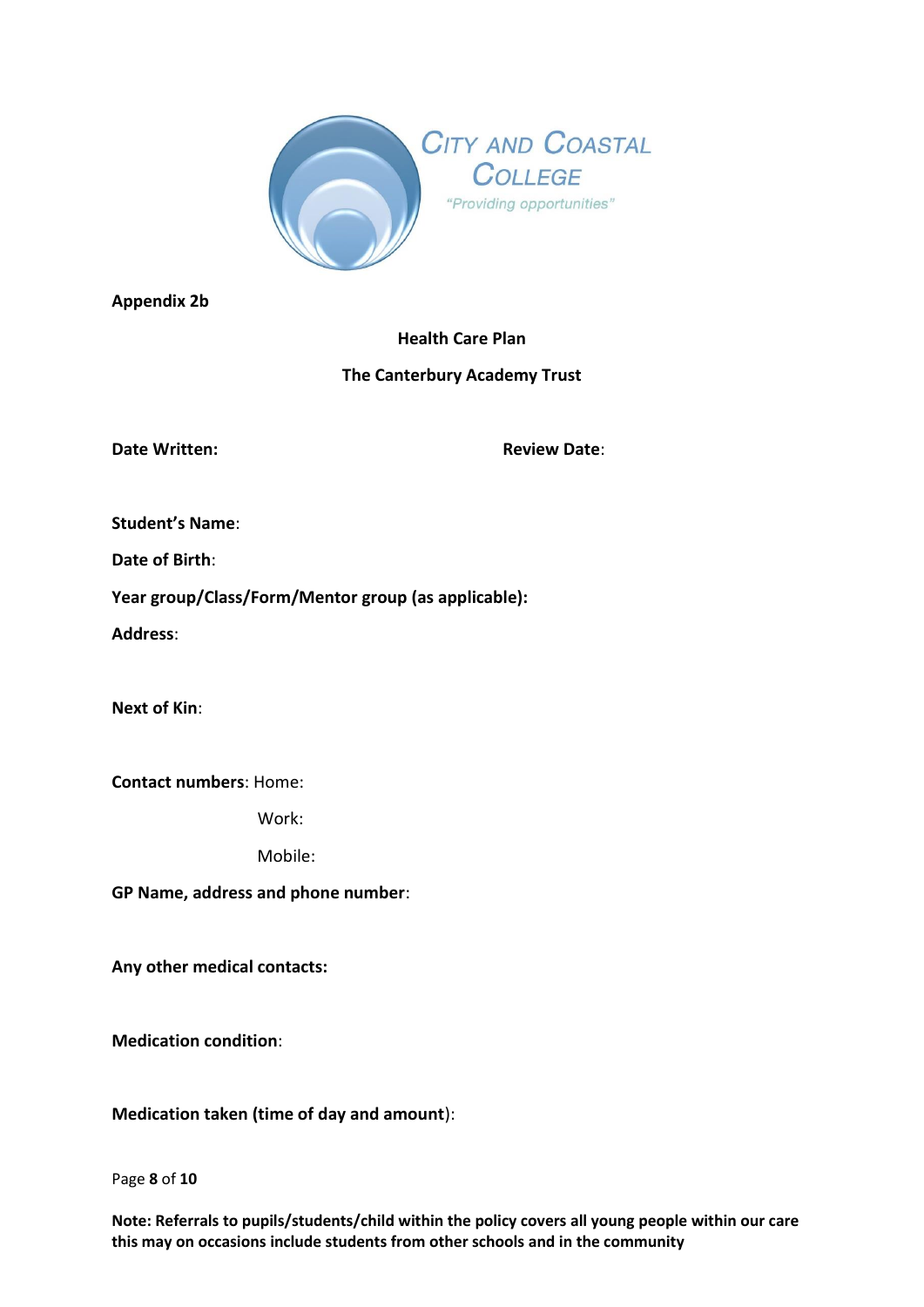**Signs and symptoms to look out for**:

**Staff and students' responsibilities throughout the school day**:

**If any signs and symptoms occur contact**:

**Describe what constitutes as an emergency and what action should be taken if this occurs:**

**Person responsible in an emergency at school (state if different for off-site activities)**:

| <b>Parents and School Agreement:</b>                      |       |
|-----------------------------------------------------------|-------|
| Parental Signature:                                       | Date: |
| <b>SENCO Name:</b>                                        |       |
| Signature                                                 | Date: |
| Name of lead person for supporting the student in school: |       |
| Signature                                                 | Date: |

Page **9** of **10**